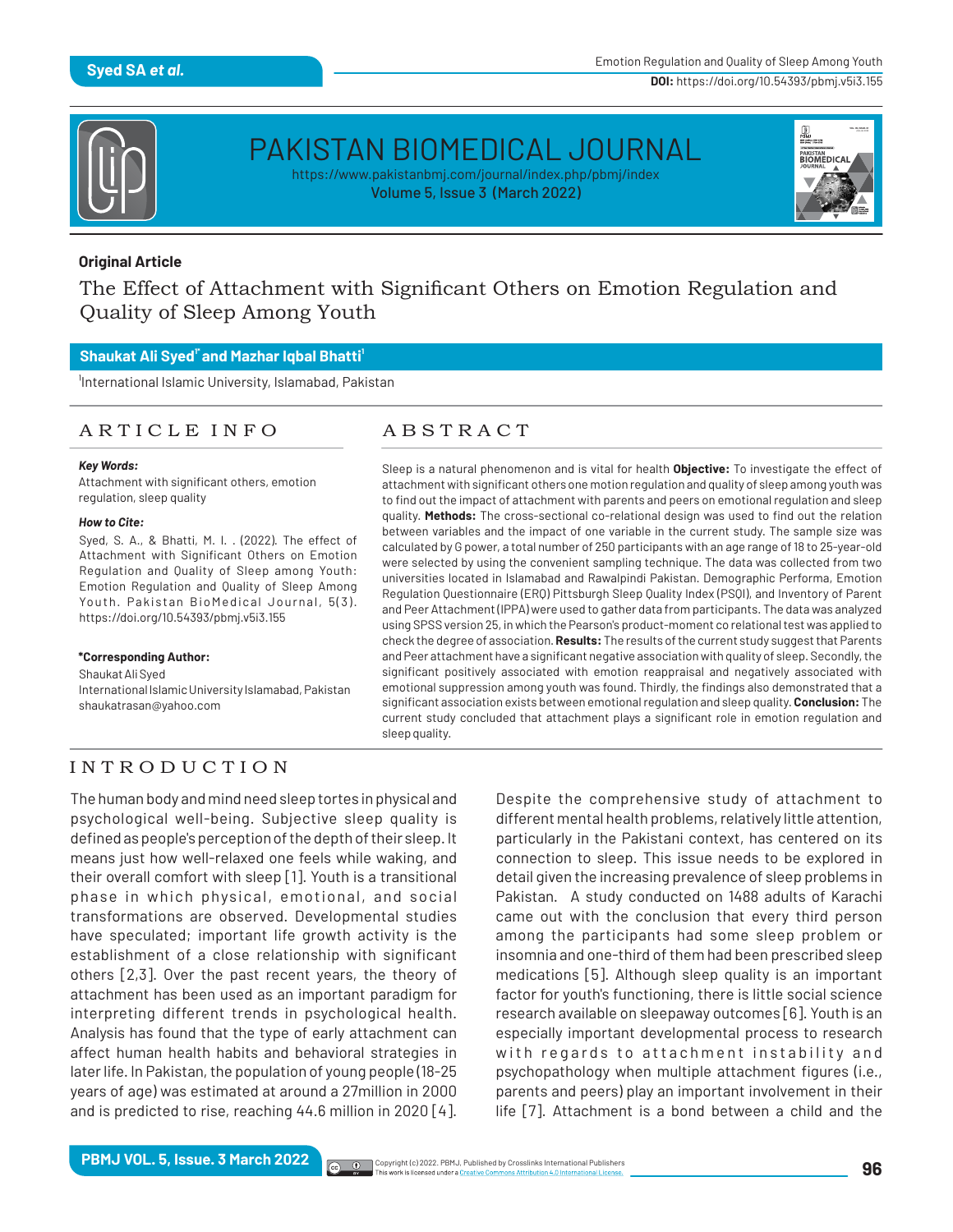parents, which is adopted by the individual over time. The individual then experiences this attachment in daily activities in the form of various relationships [8].

### **METHODS**

This study is a cross-sectional co-relational that examined the relationship between attachment with significant others, emotion regulation, and quality of sleep among Pakistani youth. The data was collected on a convenience basis. The participants were recruited from two different universities of Rawalpindi and Islamabad. The participants were selected using a convenient sampling technique. Convenient sampling is a form of non-probability sampling in which the participants are chosen solely on the basis of the researcher's ease of access. The main advantage of convenient sampling is that it has the least number of obstacles, is cost-effective, fast, and less timeconsuming. A total of 250 participants were recruited. The sample size was calculated by using the G Power software. Using a one-tailed test correlation, a power of 0.90, given a 0.05 provided a total sample size of 250. The age of the participants ranged from 18 to 25 years. The sample included both males and females currently studying at two different universities. The data was collected using questionnaires. The demographic sheet was used to gather information regarding the participant's name, age, gender, birth order, the institution of which he/she is a student, parent's occupation, and family setup. The Emotional Regulation Questionnaire (ERQ). This questionnaire is designed to assess individual differences in the habitual use of two emotion regulation strategies: cognitive reappraisal and expressive suppression. The scale has been found reliable with alphareliability0.79 for Reappraisal and 0.73 for suppression. The Pittsburgh Sleep Quality Index (PSQI) is a self-administered questionnaire it distinguishes "poor" from "good" sleep by measuring seven domains: subjective sleep quality, sleep latency, sleep duration, habitual sleep efficiency, sleep disturbances, use of sleep medication, and daytime dysfunction over the last month. The alpha reliability of PSQI Urdu version reported by previousresearchesis.83. The IPPA assesses the impressions of adolescents of the positive and negative cognitive component of their parents' and close friends' relationships, particularly how well these figures serve as sources of psychological security. The instrument is a selfreport questionnaire with a Likert-scale response format of five points. The updated Urdu version of Durability (Cronbach's alpha) is 0.87for mother attachment, 0.87 for father attachment and 0.92 for peer attachment. The analysis of data has been done by using the statistical Package of Social Sciences (SPSS)version 25. The Pearson's product-moment correlation tests were applied

to their search variables to check the degree of association.

# R E S U L T S

The Parents and Peer Attachment will be negatively associated with Sleep Quality. Pearson Product Moment Correlation of Attachment and Sleep Quality The correlation between the variables is negative, r = -.237\*\*, pvalue = .000 The Sig. (2-Tailed) value is .000. This value is less than .05 alpha levels. Therefore, the null hypothesis is not rejected. This implies that there is a significant relationship between parents and Peer Attachment and Sleep Quality. In other words, Parents and Peer attachment have a significant negative association with quality of sleep (Table 1).

| <b>Variable</b>              | <b>Parents and Peer Attachment</b><br>and Sleep Quality |           |
|------------------------------|---------------------------------------------------------|-----------|
| I Parent and Peer attachment |                                                         | $-2.37**$ |
| I Parent and Peer attachment | 0.000                                                   |           |

**Table 1:** Parents and peer attachment and sleep quality

Attachment with parent and peer will be positively associated with emotion reappraisal and negatively associated with emotional suppression table 2: Pearson Product Moment Correlation of Attachment and Emotion Regulation. The correlation between Parent and Peer attachment and emotional reappraisal is positive, the r =.156 p-value = .003. The Sig. (2-Tailed) value is .003. This value is less than .05 alpha levels. And Parent and Peer attachment with Emotional Suppression is negative but very low, r=-.089 P-value =.005. Therefore, the null hypothesis is not rejected. This implies that there is a significant association between Parent and Peer attachment and emotional regulation (Table 2).

| <b>Variables (N=250)</b>                                  | <b>Emotional</b><br><b>Reappraisal</b> | <b>Emotional</b><br><b>Suppression</b> |
|-----------------------------------------------------------|----------------------------------------|----------------------------------------|
| Parent and Peer attachment                                | r= .156                                | $-0.89$                                |
| Pearson Correlation<br>(Sig. 2-tailed)                    | 0.03                                   | 0.05                                   |
| Emotional Reappraisal and<br><b>Emotional Suppression</b> | r= .156                                | -0.89                                  |
| Pearson Correlation.<br>(Sig. 2-tailed)                   | 0.03                                   | 0.03                                   |

**Table 2:** Association of Parent and peer with emotional reappraisal and emotional suppression

Sleep quality will be positively associated with emotional suppression and negatively associated with emotional reappraisal. Table 3: Pearson Product Moment Correlation Emotional Regulation and Sleep Quality. The correlation between sleep quality and emotional reappraisal is positive but very low, r = .051, p-value = .003. The Sig. (2- Tailed) value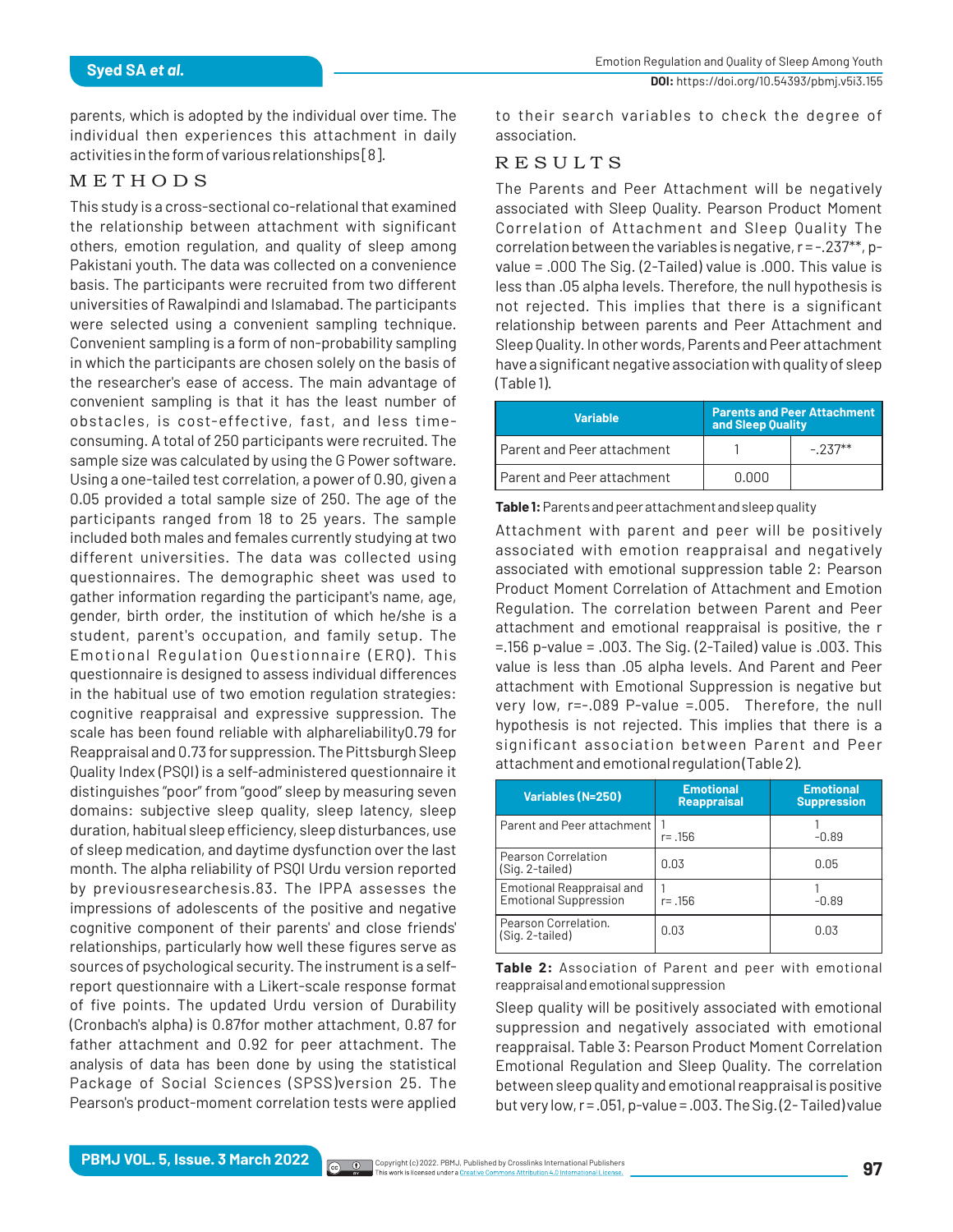is .003. This value is less than .05 alpha levels. Therefore, the relationship between sleep quality and emotional suppression is negative; r=-.025, p-value=007. The null hypothesis is not rejected. This implies that there is a significant relationship between the variables (Table 3).

| <b>Variables (N=250)</b>             | <b>Sleep Quality</b> |      |  |
|--------------------------------------|----------------------|------|--|
| <b>Emotional Reappraisal</b>         |                      | .051 |  |
| Pearson Correlation (Sig. 2-tailed)  | 0.03                 |      |  |
| <b>Emotional Suppression</b>         | $-0.25$              |      |  |
| Pearson Correlation. (Sig. 2-tailed) | N NN 7               |      |  |

**Table 3:**Association of sleep quality with emotional suppression and emotional reappraisal

### D I S C U S S I O N

The study partially supported the link between attachment patterns and sleep quality. The analysis showed that attachment security with parents and peers made a significant contribution to the nighttime sleep quality among youth. This suggests that insecurely attached youth has poor sleep quality whereas securely attached youth has better sleep quality. The present study has explored the attachment of youth with significant others separately in terms of three factors i.e., mother, father, and peer. The findings of this study suggested that the youth who have better sleep quality are more securely attached to their father. Whereas, the analysis with the mother factor of attachment was significantly negatively associated with sleep. The reason for the insignificant findings with mother attachment could be the cultural factor as in Pakistani society there is a patriarchal family system i.e. the father is considered as the head figure of the family and he has a major say in all matters of children and family [3,4]. The lack of significant findings may also be attributed to a lack of awareness about one's attachment with mother because of the indecisive role of mother in major decisions of child's life events. Additionally, from Bowlby's perspective of infant attachment, it is important how a mother manages the quality time for an infant during her busy day if she fails to provide the secure attachment then-infant is left anxious or insecure [8]. In the study responsibilities so they might not able to manage quality time for their children which is reported as non-significant findings. The important results lead to the suggestion of a particular role for attachment protection in the creation of the quality of sleep of young people in terms of its seven components i.e. subjective quality of sleep, sleep delay, sleep length, regular efficiency of sleep disorders, sleep drug usage, and daytime dysfunction. Like the scholars, previous researches have also suggested that the children who have for some reason developed poor attachment patterns with parents are likely to develop disturbed quality of sleep in their later life [12]and a growing number of researches in

social sciences have found that individuals' sleep quality is significantly linked to the quality of their attachments with others [11]. Although these findings are consistent with the literature previous psychological research is rare in this area. Given that, because most of the findings are founded upon biological studies of child attachment which has studied the role of REM sleep in the context of attachment security of infants with their mothers [7]. A study has also been conducted on older adults [13] who have also supported the notion of a significant relationship between attachment security with parents and quality of sleep. This study has also explored the link between sleep quality and emotion regulation it was expected that sleep quality will be significantly related to both emotional reappraisal and emotional suppression in youth. The basis of this hypothesis came from psychological research with consistent findings that youth who have emotional disturbances are at risk of poor sleep quality [12-19]. The results of statistical analysis of the present study proposed that no significant relationship exists between the sleep quality and emotion regulation. This is supported by the previous literature. Notably in the previous findings regarding sleep problems do suggest that a bidirectional association exists between emotional regulation and sleep quality such that poor emotional regulation would lead to sleep disruption and, in turn, poor sleep quality would predict poor emotional well-being[3].One possible reason for the significant findings as extracted from literature review could be that emotion regulation has been seen as more of a mediator rather than as correlate i.e. some scholars in their studies have explored that emotion regulation act as a mediator in the process of attachment and sleep quality which suggests that these constructs of attachment and sleep are significantly related but they are bridged by their mechanism of emotional regulation [21]. Other important possible explanations for non-significant findings could be cross-cultural differences. However, most of the exploring this association have been conducted in western contexts [17]. One such study regarding disrupted sleep and negative emotion regulation among youth has been found in the Pakistani context with significant findings [6]. Another important finding of the study suggests that the majority of the youth in the sample had identified that they had poor quality of sleep and among the sample, female participants reported poorer sleep quality as compared to the males in the sample. Relevant findings of the poor sleep quality among Pakistani adolescents have also been reported by a study carried out in Karachi that has found that every third person among the participants had poor sleep quality (Ahmed,2013). This issue needs to be explored in detail for forehand prevention of sleep disturbances among the Pakistani youth.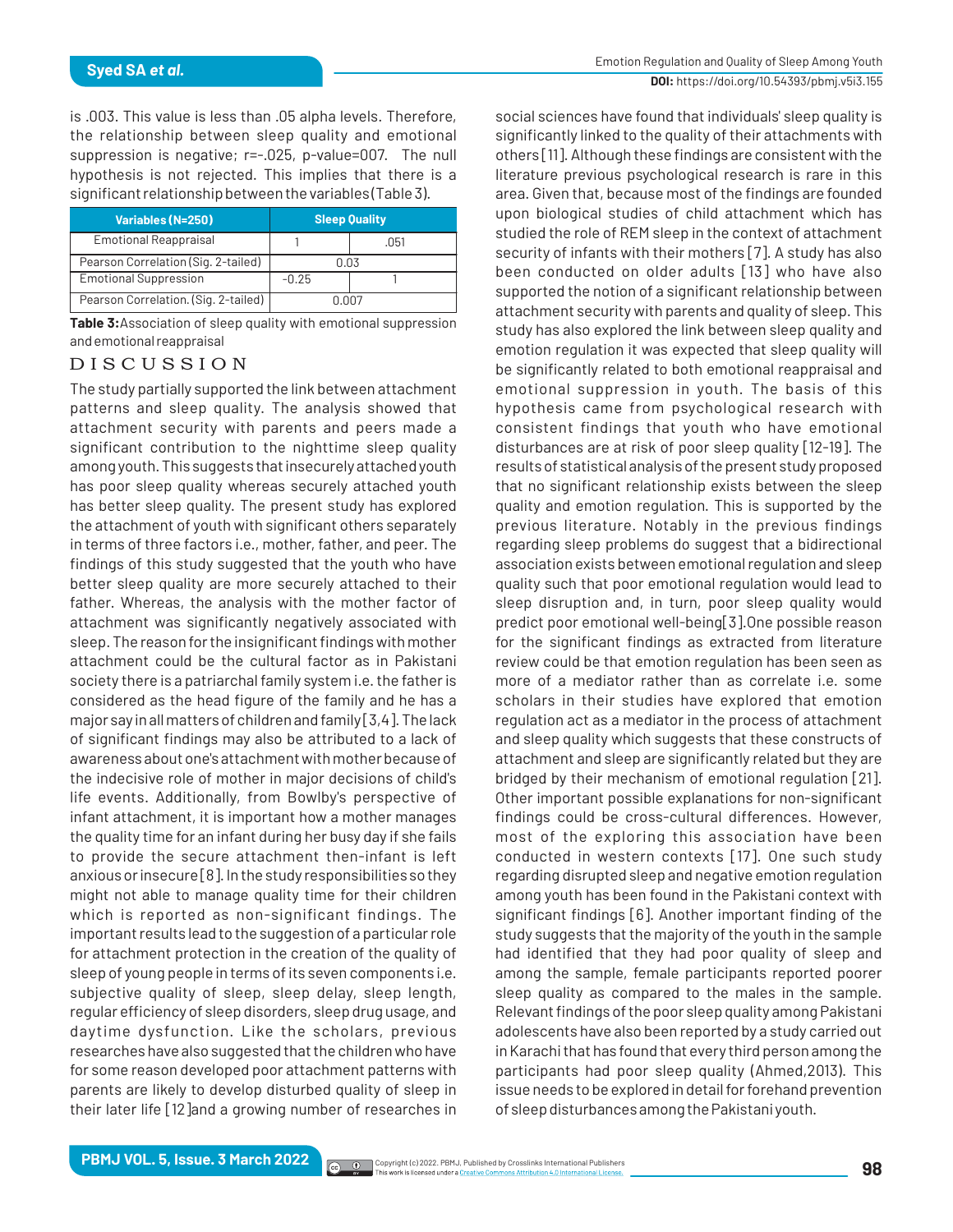# C O N C L U S I O N S

The present study explored the association between attachment patterns, emotional regulation and sleep quality among non-clinical sample of Pakistani youth.In this perspective three hypothesis were formulated. First appositive relation exists between attachment and emotional regulation the results yielded in the present study concluded that significant positive and negative relationship exists between attachment with parents and peer and emotion regulation. The second hypothesis was a significant association exists between attachment patterns with significant others and sleep quality of youth. The findings of present study suggest that relationship does exist between attachment patterns and quality of sleep among youth. Additionally, the findings of current study also demonstrated that significant association exists between emotional regulation and sleep quality.

# R E F E R E N C E S

- Pilcher JJ, Ginter DR & Sadowsky B. Sleep quality versus sleep quantity: relationships between sleep and measures of health, well-being and sleepiness in college students. Journal of psychosomatic r e s e a r c h , 1 9 9 7 , 4 2 ( 6 ) : 5 8 3 – 5 9 6 . [doi.org/10.1016/s0022-3999\(97\)00004-4](https://doi.org/10.1016/s0022-3999(97)00004-4) [1]
- [2] Erickson H (1969). Identity, youth and crisis.NewYork:W.W.NortonCompany,1968. B e h a v i o r a l S c i e n c e , 1 4 ( 2 ) : 1 5 4 - 159.doi:10.1002/bs.3830140209
- [3] Havighurst RJ & Glasser R. An exploratory study of reminiscence. Journal of Gerontology, 1972.
- [4] Taj F, Aly Z, Kassi M et al. Identifying people at high risk for developing sleep apnea syndrome (SAS): a cross-sectional study in a Pakistani population. BMC Neurol 2008,8: 50. [doi.org/10.1186/1471-2377-8-50](https://doi.org/10.1186/1471-2377-8-50)
- [5] Kidwai R & Ahmed SH. Prevalence of insomnia and use of sleep medicines in urban communities of Karachi, Pakistan. JPMA. The Journal of the Pakistan Medical Association,2013, 63(11): 1358–1363.
- [6] Kent RG, Uchino BN, Cribbet MR et al., Social Relationships and Sleep Quality. Annals of behavioral medicine: a publication of the Society of Behavioral Medicine, 2015, 49 (6): 912 - 917. [doi.org/10.1007/s12160-015-9711-6](https://doi.org/10.1007/s12160-015-9711-6)
- Zeifman D & Hazan C. Pair bonds as attachments: Reevaluating the evidence. In J. Cassidy & P. R. Shaver (Eds.), Handbook of attachment: Theory, research, and clinical applications, 2008:436–455.The Guilford Press. [7]
- Bartholomew K & Horowitz LM. Attachment styles among young adults: A test of a four-category model. Journal of Personality and Social Psychology,1991, [8]

61(2): 226–244. [doi.org/10.1037/0022-3514.61.2.226](https://psycnet.apa.org/doi/10.1037/0022-3514.61.2.226)

- Beebe DW. Sleep and behavior in children: A multisystem, developmental heuristic model. In: Ivanenko A, editor. Sleep and psychiatric disorders in children and adolescents. New York: Informa, 2008: 1–10 [9]
- [10] Sarah B. The Needs of Others: Gender and Sleep Interruptions for Caregivers. Social Forces - SOC FORCES. 2011, 89: 1189-1215. doi:10.2307/41290126.
- [11] Cacioppo JT, Hawkley LC, Crawford LE et al., Loneliness and health: potential mechanisms. Psychosomatic medicine,2002, 64(3): 407–417. [doi.org/10.1097/00006842-200205000-00005.](https://doi.org/10.1097/00006842-200205000-00005)
- [12] Bowlby J. Attachmentand Loss, 1969, 1.NewYork:BasicBooks.
- [13] Kobak RR & Sceery A. Attachment in late adolescence: Working models, affect regulation, and representations of self and others. Child Development, 1988, 59(1): 135-146. [doi.org/10.2307/1130395.](https://psycnet.apa.org/doi/10.2307/1130395)
- [14] Mikulincer M & Florian V. Appraisal of and Coping with a Real-Life StressfulSituation: The Contribution of Attachment Styles. Personlaity and SocialPsychologyBulletin, 1995,21(4): 406-414. doi:10.1177/0146167295214011
- [15] Adams G & Melissa S & Robert S. Sleep tight: Exploring the relationship between sleep and attachment style across the life span. Sleep Medicine Reviews.2014, 18. 10.1016/j.smrv.2014.03.002.
- [16] Moszczynski A & Murray B. J. Neurobiological aspects of sleep physiology. Neurologic clinics, 2012,30(4): 963–985. [doi.org/10.1016/j.ncl.2012.08.001](https://doi.org/10.1016/j.ncl.2012.08.001)
- [17] Peever J & Fuller PM. Neuroscience: A Distributed Neural Network Controls REM sleep. Current biology: C B , 2 0 1 6 , 2 6 ( 1 ) : R 3 4 - R 3 5 . [doi.org/10.1016/j.cub.2015.11.011](https://doi.org/10.1016/j.cub.2015.11.011)
- [18] Maunder, Robert & Hunter, Jon. Attachment Relationships as Determinants of Physical Health. Journal of the American Academy of Psychoanalysis and Dynamic Psychotherapy. 2008,36: 11-32. 10.1521/jaap.2008.36.1.11.
- [19] Troxel WM, Cyranowski JM, Hall M, Frank E & Buysse DJ. Attachment anxiety, relationship context, and sleep in women with recurrent major depression. Psychosomatic medicine, 2007,69(7): 692–699. [doi.org/10.1097/PSY.0b013e3180cc2ec7](https://doi.org/10.1097/PSY.0b013e3180cc2ec7)
- [20] Wei M, Vogel DL, Ku TY & Zakalik RA. Adult Attachment, Affect Regulation, Negative Mood, and Interpersonal Problems: The Mediating Roles of Emotional Reactivity and Emotional Cutoff. Journal of Counseling Psychology, 2005,52(1): 14–24. [doi.org/10.1037/0022-0167.52.1.14](https://psycnet.apa.org/doi/10.1037/0022-0167.52.1.14)
- [21] NikoVerdecias R, Jean-Louis G, Zizi F, Casimir GJ &